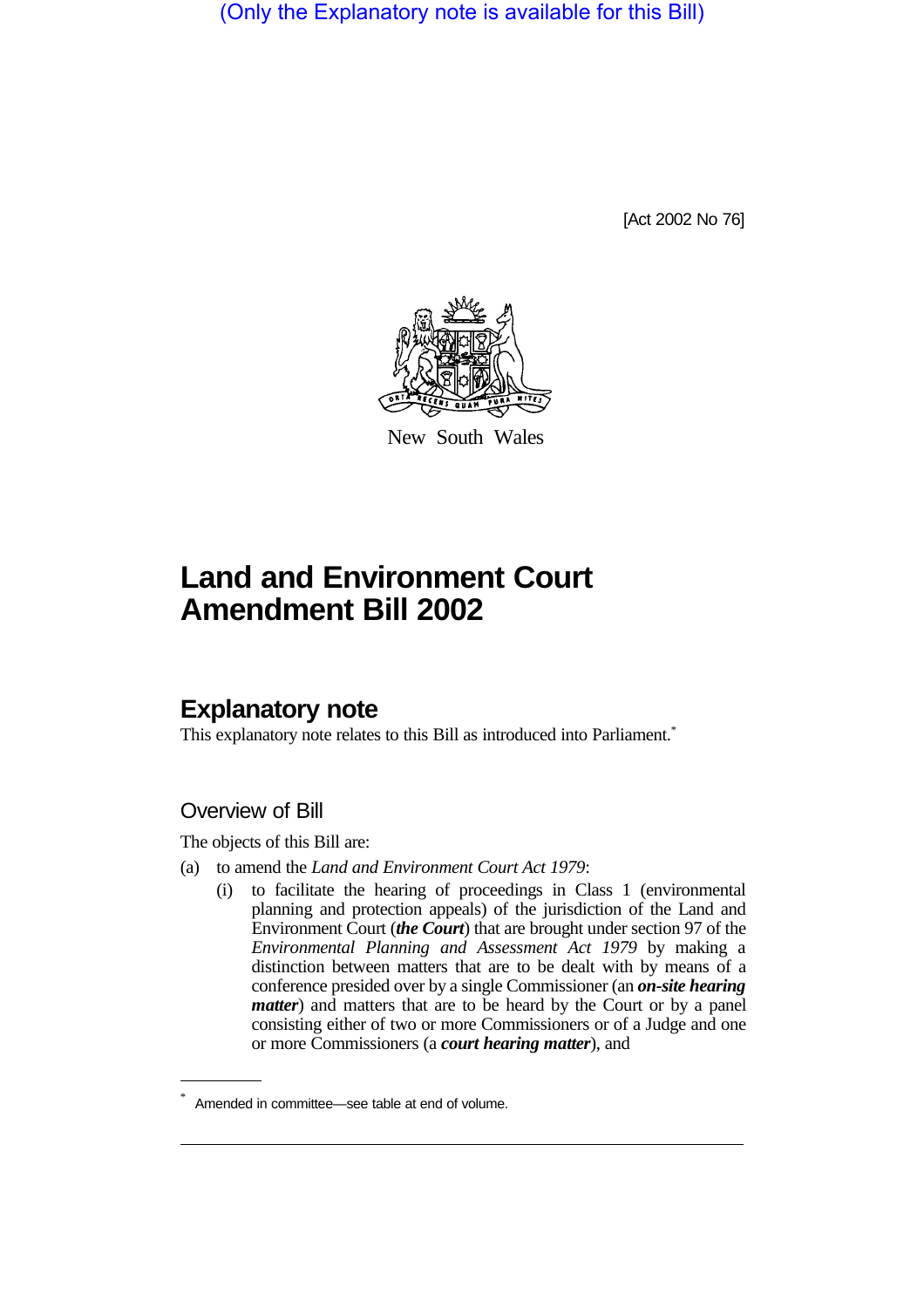Explanatory note

- (ii) to specify the arrangements by which on-site hearing matters and court hearing matters are to be dealt with, and
- (iii) to enable the appointment of part-time Commissioners of the Court as well as full-time Commissioners and to broaden the qualifications for appointment as a Commissioner, and
- (iv) to enable the Court to grant an easement as an ancillary order to the grant of development consent, and
- (b) to amend the *Environmental Planning and Assessment Act 1979*:
	- (i) to enable an applicant for the review of a determination of a development application to make modifications to the development described in the original application, and
	- (ii) to enable the Court to modify a development consent granted by it, and
	- (iii) to enable a council to modify a development consent granted by the Court, and
- (c) to amend the *Statutory and Other Offices Remuneration Act 1975* by way of statute law revision.

### Outline of provisions

**Clause 1** sets out the name (also called the short title) of the proposed Act.

**Clause 2** provides for the commencement of the proposed Act on a day or days to be appointed by proclamation.

**Clause 3** is a formal provision giving effect to the amendments to the *Land and Environment Court Act 1979* set out in Schedule 1.

**Clause 4** is a formal provision giving effect to the amendments to the *Environmental Planning and Assessment Act 1979* set out in Schedule 2.

**Clause 5** is a formal provision giving effect to the amendment to the *Statutory and Other Offices Remuneration Act 1975* set out in Schedule 3.

# **Schedule 1 Amendment of Land and Environment Court Act 1979**

**Hearing of proceedings in Class 1 (environmental planning and protection appeals) that are brought under section 97 of the Environmental Planning and Assessment Act 1979**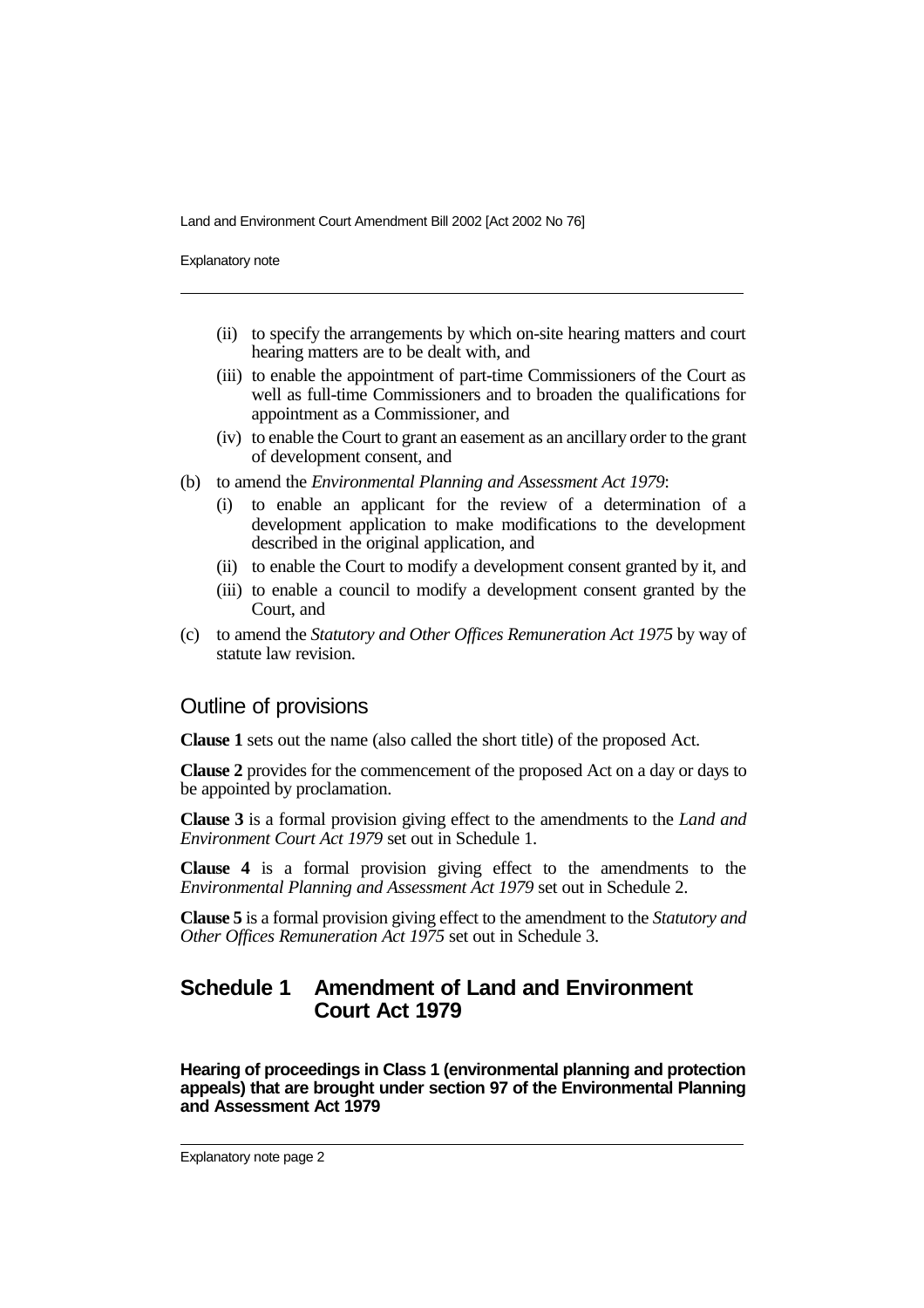Explanatory note

In order to facilitate the hearing of proceedings in Class 1 of the Court's jurisdiction that are brought under section 97 of the *Environmental Planning and Assessment Act 1979*, that is, appeals by applicants against the determination of development applications, **Schedule 1 [7]** (proposed section 34A) makes a distinction between on-site hearing matters and court hearing matters.

An on-site hearing matter comprises proceedings which the parties agree or, in the absence of agreement, the Registrar of the Court determines, involve proposed development that:

- (a) has an estimated value that is less than half the median sale price for the previous quarter for all dwellings in the relevant local government area, and
- (b) if carried out, would have little or no impact beyond neighbouring properties, and
- (c) does not involve any significant issue of public interest beyond any impact on neighbouring properties.

A court hearing matter is a matter that is not an on-site hearing matter.

The classification of a matter can be changed at any time before the matter is commenced to be dealt with.

**Schedule 1 [1]** makes a consequential amendment.

#### **Arrangements for dealing with on-site hearing matters and court hearing matters**

**Schedule 1 [7]** (proposed section 34B) contains the arrangements for dealing with on-site hearing matters. On-site hearing matters are to be dealt with by means of a conference presided over by a single Commissioner who, in dealing with the matter, exercises the functions of the Court. Generally, the conference is to be held on the site of the proposed development. The Commissioner may dispose of the matter at the conclusion of the conference and is to give reasons for his or her decision.

**Schedule 1 [7]** (proposed sections 34C and 34D) contains the arrangements for dealing with court hearing matters. Court hearing matters are to be dealt with by the Court or by a panel consisting either of two or more Commissioners or of a Judge and one or more Commissioners. A panel is to be constituted if the matter is a complex matter or the Chief Judge determines that it is appropriate to constitute a panel. A panel exercises the functions of the Court. Before disposing of a court hearing matter, a site inspection is to be made unless all the parties agree to dispense with an inspection.

**Schedule 1 [6]**, **[8]** and **[9]** make consequential amendments.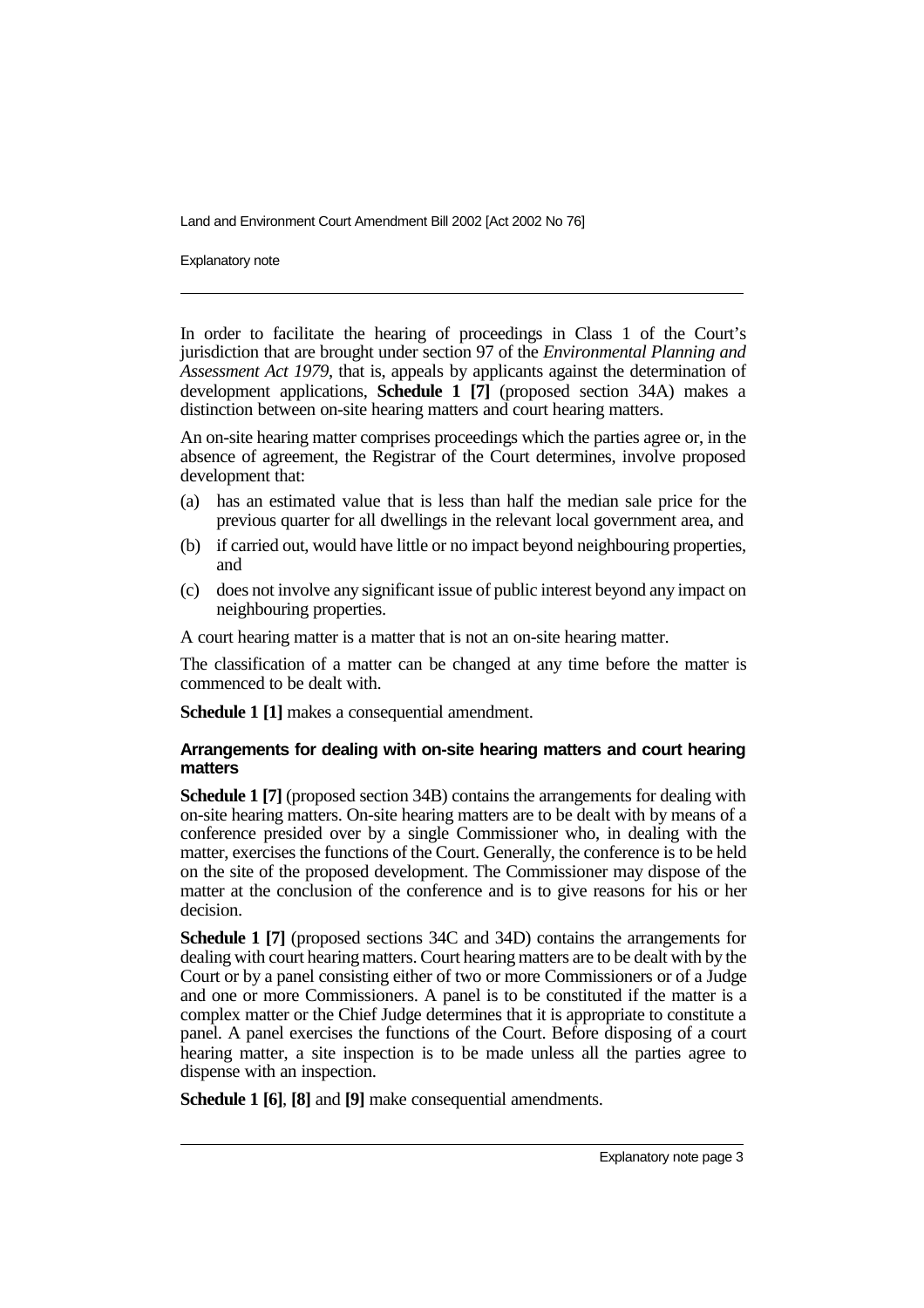Explanatory note

#### **Appointment of Commissioners**

**Schedule 1 [2]** extends the list of qualifications for appointment as a Commissioner by adding the qualification of special knowledge of and experience in urban design or heritage.

**Schedule 1 [3]** enables the appointment of full-time and part-time Commissioners.

**Schedule 1 [4]** and **[11]–[16]** make consequential amendments.

#### **Granting of easements**

**Schedule 1 [10]** substitutes section 40 to enable the Court to grant an easement as an ancillary order to the grant of development consent by exercising the same powers as may be exercised by the Supreme Court under section 88K of the *Conveyancing Act 1919*.

**Schedule 1 [17]** provides that the substituted section extends to proceedings before the Court.

# **Schedule 2 Amendment of Environmental Planning and Assessment Act 1979**

#### **Applications for review of council determinations**

**Schedule 2 [2]** provides that a council may not review its determination of a development application under section 82A of the *Environmental Planning and Assessment Act 1979* after the time for making an appeal under section 97 of that Act expires.

**Schedule 2 [3]** and **[4]** enable an applicant for review to make limited amendments to the development described in the original application. The amendments must be such that the council is satisfied that the development, as amended, is substantially the same as that described in the original application. In addition, the council may be required to advertise the request for the review and to consider any submissions made concerning the request.

**Schedule 2 [1]** makes a consequential amendment to enable a request for a review, with amendments, to be advertised in accordance with the provisions of a development control plan.

#### **Modification by Court of development consent granted by it**

**Schedule 2 [5]** extends the provisions of section 96 of the *Environmental Planning and Assessment Act 1979* to enable the Court to modify a consent granted by it.